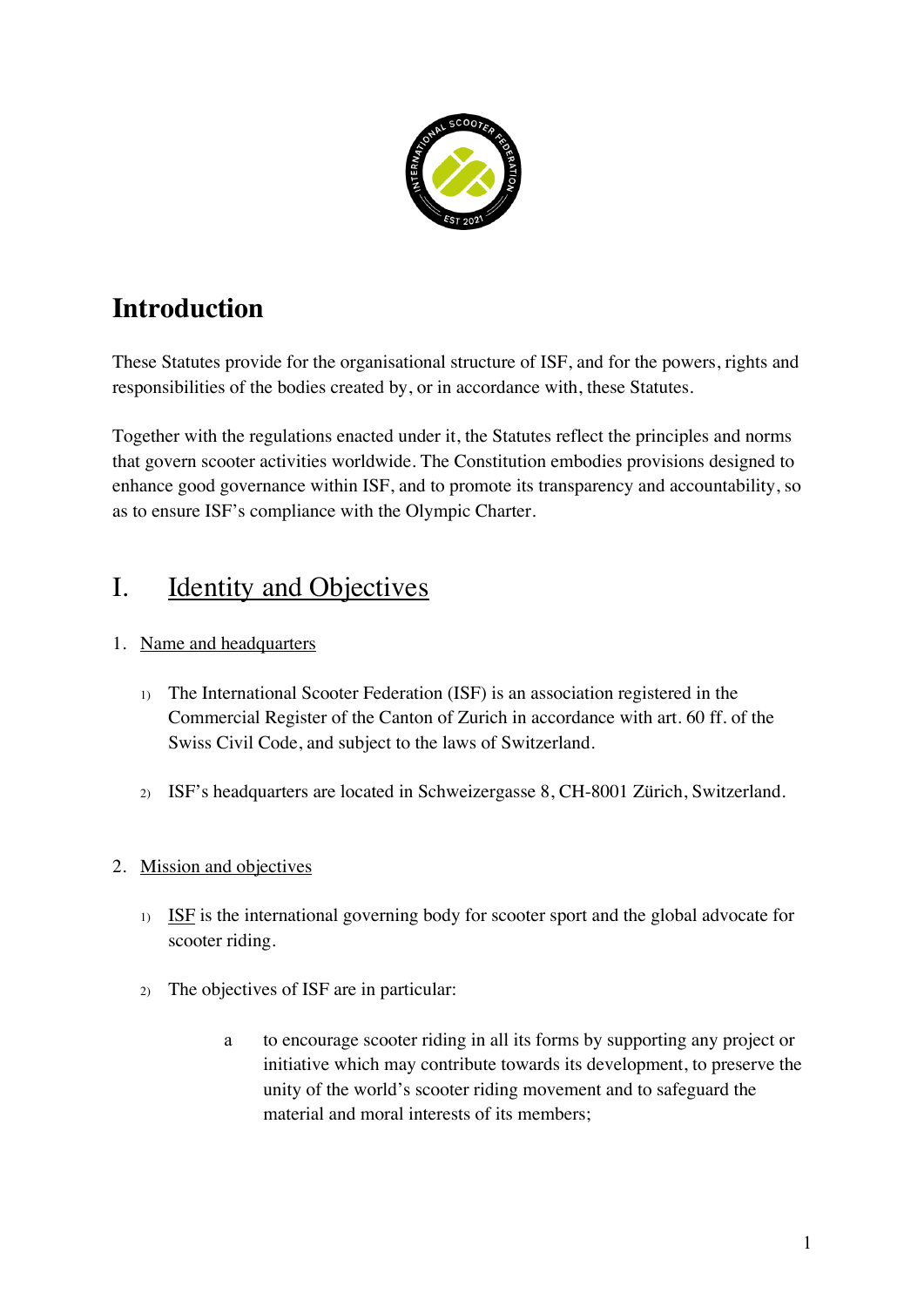- b to defend the interests of the members of the ISF by encouraging collaboration and friendship between them and all organisations involved in scooter riding;
- c to oversee the organisation of the events carrying its name, and to ensure that they are run in a safe and environmental manner;
- d to promote responsible scooter riding sports and recreation, as well as safe scooter riding and mobility;
- e to defend, protect and represent the rights and interests of scooter riding sports in all dealings with governmental authorities as well as with public and private bodies;
- f to obtain a wide range of benefits for scooter users;
- g to promote and maintain cordial relations with scooter riders throughout the world;
- h to ensure that participants in scooter riding activities and particularly riders have the opportunity to provide direct input to the ISF on its activities.

## 3. Bodies and officials of the ISF

- 1) The bodies of ISF are
	- a the ISF Congress;
	- b the ISF Board of Directors (hereinafter: BD);
	- c the Judicial Bodies;
	- d standing and ad-hoc committees, which shall advise and assist the BD in fulfilling their duties.
- 2) The officials of the ISF shall comprise the members of the Board of Directors, the Secretary General, the members of the standing and ad-hoc committees, the members of the judicial bodies, the voting delegates at the Congress, the delegates at the Congress and the candidates for an executive position within the ISF.
- 4. Principles and Values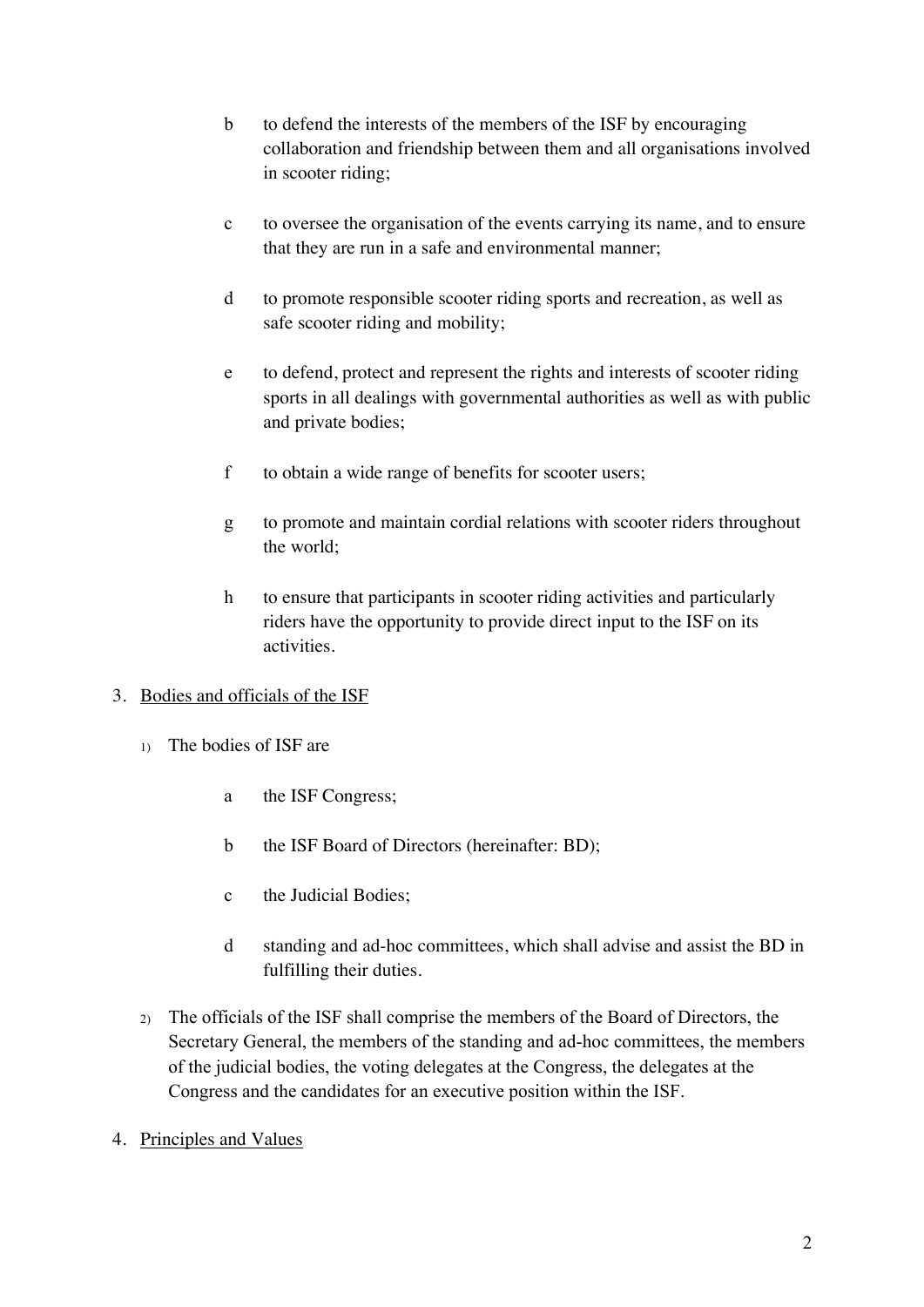- 1) Discrimination of any kind against a country, private person or group of people on account of race, skin colour, ethnic, national or social origin, gender, disability, language, religion, political opinion or any other opinion, wealth, birth or any other status, sexual orientation or any other reason is strictly prohibited.
- 2) ISF remains neutral in matters of politics and religion. Exceptions may be made with regard to matters affected by ISF's statutory objectives.

## 5. Official language

The official language of the ISF is English.

## II. Membership

#### 6. Members

The ISF is composed of:

- a Affiliated Members
- b Associated Members

#### 7. Affiliated Members

- 1) National associations which are representative of and exercise effective control over scooter riding activities in their own countries may be accepted as Affiliated Members of the ISF.
- 2) Every Affiliated Member of the ISF shall be the sole organisation in its own country entitled to exercise the powers of the ISF as defined in the Statutes, the Sporting Code and other regulations of the ISF.
- 3) All nations that have recognition from the United Nations (UN) and/or the International Olympic Committee (IOC) may be represented in the ISF, but each by only one Affiliated Member.

#### 8. Admission and request for application

1) The Congress shall decide whether to admit, suspend or expel a (member) association solely upon the recommendation of the BD.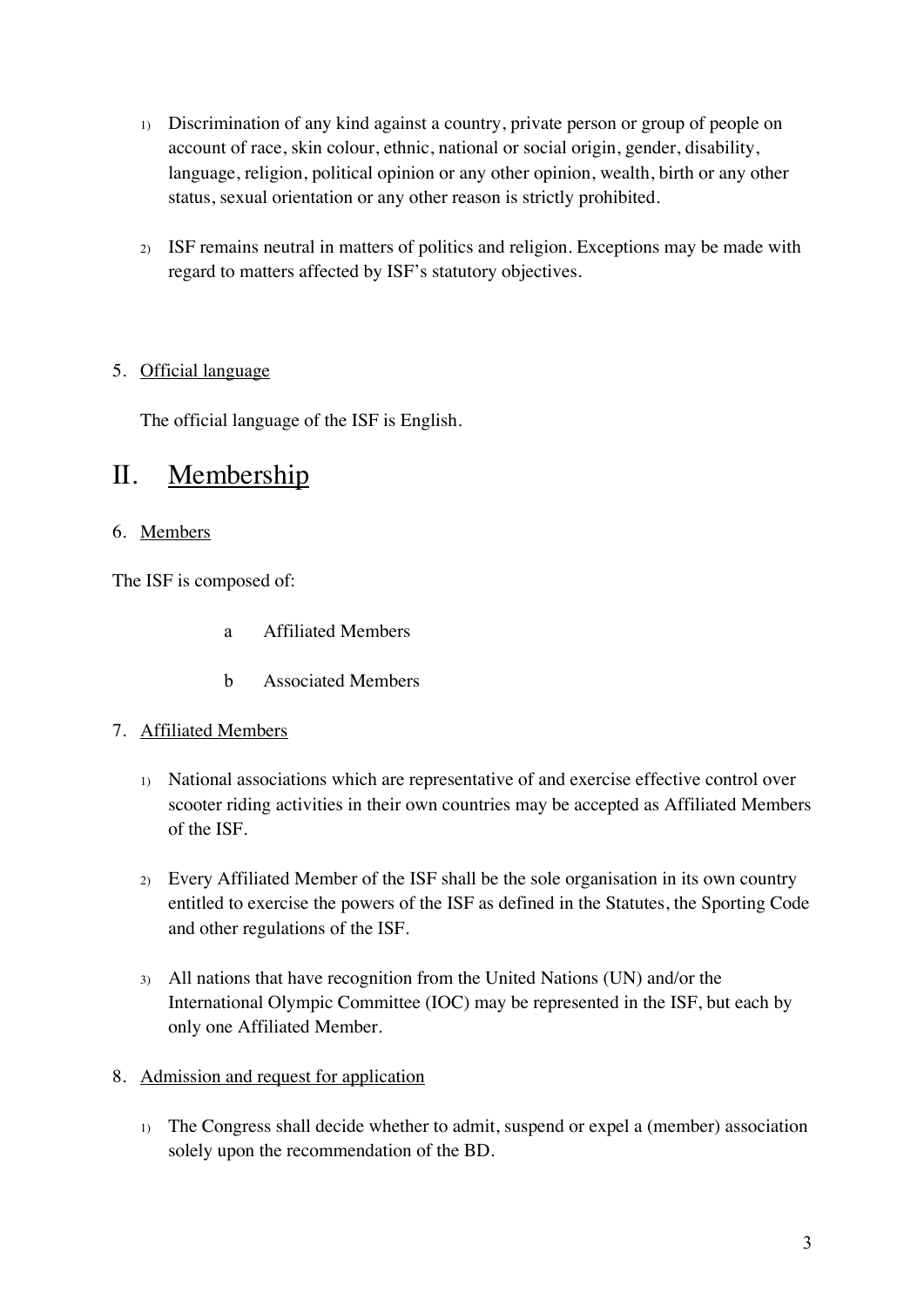- 2) Any association wishing to become a member association shall apply in writing to the BD.
- 3) The applicant association's legally valid Statutes shall be enclosed with the application for membership.
- 4) The application must further be accompanied by a file containing a formal statement that the applicant association, on the condition of its admission, shall accept, apply and comply with ISF's Statutes and Regulations, and adapt its own constitution and regulations accordingly;
- 5) All applications for membership of the ISF shall first be examined by the BD which, before submitting the request to the Congress for approval, may request additional information and ask the applicant to alter its structures or regulations to bring them in line with the principles and Regulations of the ISF.
- 6) In the case of a legally well-founded objection, the BD may reject the application in case the applicant does not meet the requirements for ISF membership.
- $7)$  The BD shall request the Congress either to admit or not to admit an association. The association may state the reasons for its application to the Congress.
- 8) The new affiliated member shall acquire membership rights and duties as soon as it has been admitted. Its delegates are eligible to vote and be elected with immediate effect.

## 9. Affiliated member's rights

Affiliated members have the following rights

- a to take part in the Congress;
- b to draw up proposals for inclusion in the agenda of the Congress;
- c to nominate candidates for the ISF presidency and the BD;
- d to participate in an cast their votes at all ISF elections in accordance with the ISF regulations;
- e to take part in competitions organized by the ISF;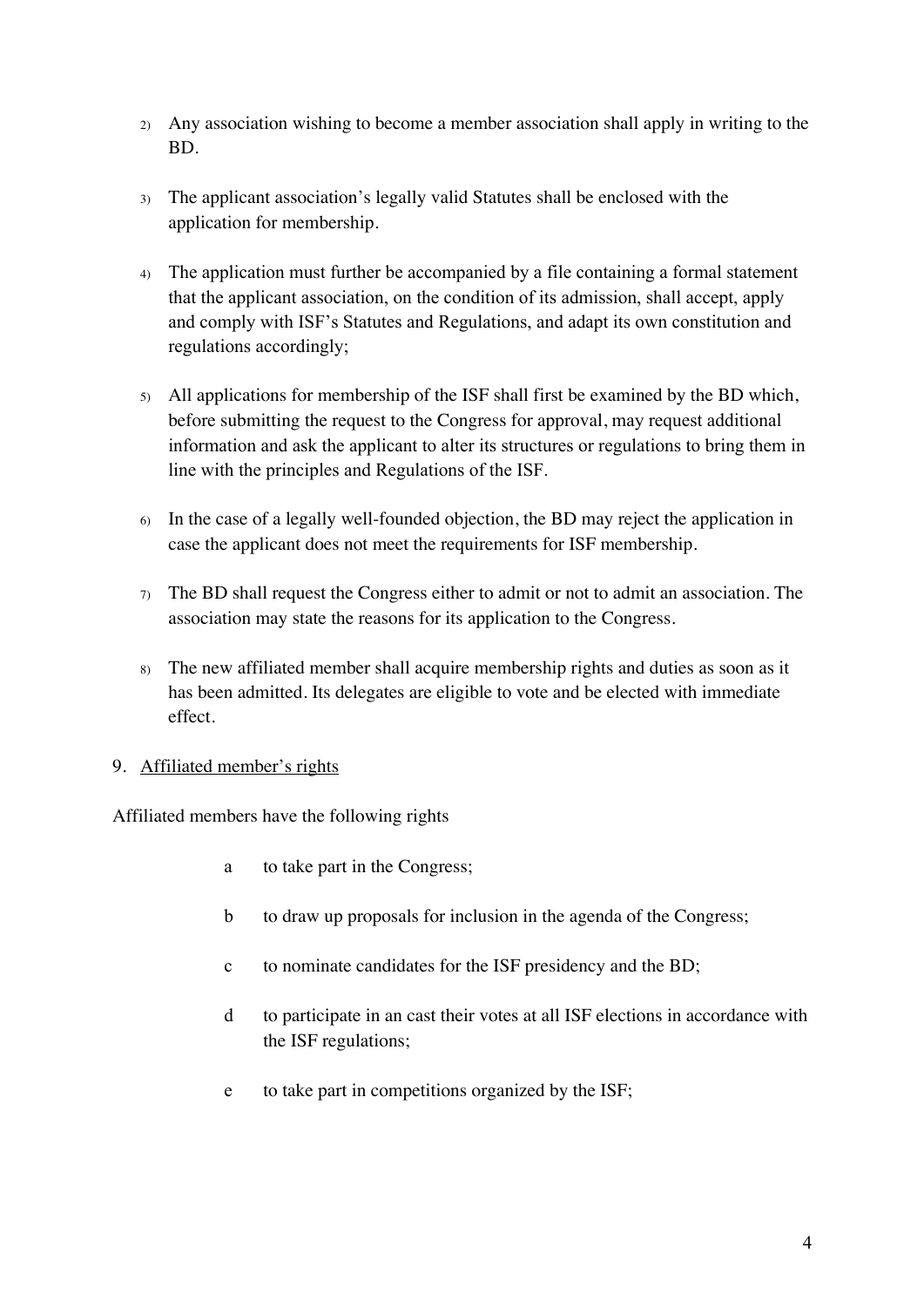f to exercise all other rights arising from these Statutes and other regulations.

#### 10. Affiliated member's obligations

- 1) Affiliated members have the following obligations
	- a to comply with the Statutes, the Sporting Code and Regulations of the ISF, as well as with all decisions taken in accordance therewith. Likewise, they shall have the Statutes, the Sporting Code and Regulations and decisions of the ISF complied with by all persons concerned.
	- b the sporting Code and the Regulations of the ISF shall be incorporated in the corresponding regulations of the national federations.
	- c to manage their affairs independently and without undue influence from third parties;
	- d to abstain from any conduct which is, or may reasonably be seen to be, detrimental to ISF or to the interests of ISF;
	- e except in the case of prior consent of the BD, affiliated members and their respective members shall take part only in scooter activities organized by one of them or by the ISF or a continental confederation.
	- f to submit to the BD a copy of their Statutes (together with an English translation of the same if such constitution is written in a language other than English) whenever those Statutes have been amended or replaced;
	- g to take part in competitions organized by ISF;
	- h to pay their membership fee;
- 2) Failure of an affiliated member to fulfil any of its obligations pursuant to these Statutes and the Regulations of the ISF shall render said affiliated member liable to a fine of CHF 300.00 to 10,000.00 to be decided by the BD. The BD may also delegate this power.
- 3) In the event of serious or persistent breach, the affiliated member concerned may moreover be suspended or expelled.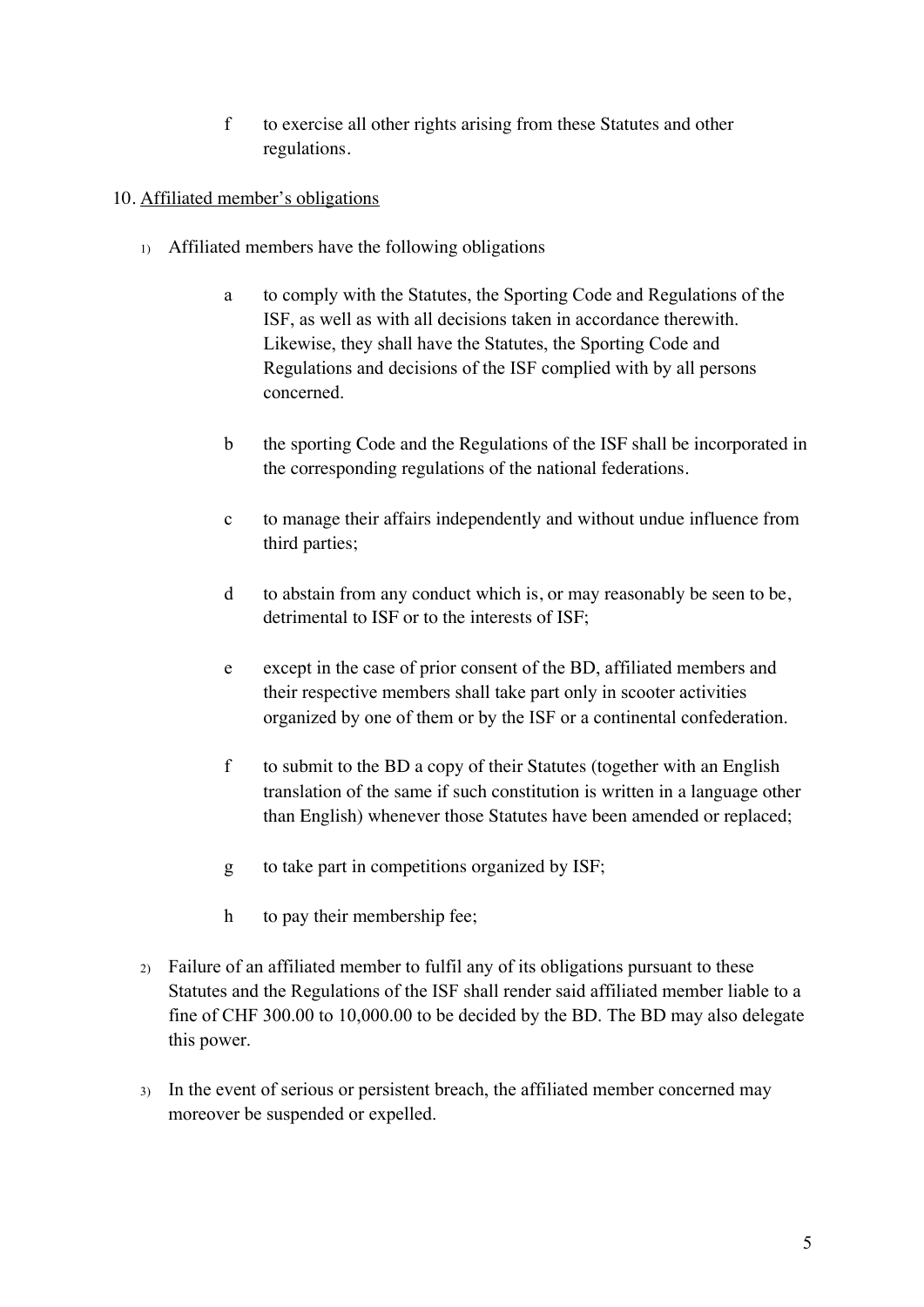#### 11. Membership contribution

- 1) Each affiliated member shall pay an annual membership contribution, the amount of which shall be fixed by the Congress on a proposal of the BD.
- 2) The first contribution is due for the calendar year during which the national federation is admitted by the Congress.
- 3) The contributions shall be paid to the ISF on or before the 31st of March of the year for which it is due.
- 4) The BD shall place on the agenda of the next Congress the suspension of an affiliated member which has failed to pay its contribution.

#### 12. Suspension

- 1) The Congress may suspend an affiliated member solely at the request of the BD. Notwithstanding the foregoing, the BD may, without a vote of the Congress, temporarily suspend with immediate effect an affiliated member that seriously violates its obligations. A suspension approved by the BD shall be in effect until the next Congress, unless the BD has revoked such suspension prior to such Congress.
- 2) A suspension of an affiliated member by the Congress requires a two-third (2/3) majority of the affiliated members present and eligible to vote. A suspension of an affiliated member by the BD shall be confirmed at the next Congress by a two-third (2/3) majority of the affiliated members present and eligible to vote. If it is not confirmed, such suspension shall be automatically lifted.
- 3) A suspended affiliated member may not exercise any of its membership rights. Other affiliated members may not entertain sporting contact with a suspended affiliated member. The BD or the Disciplinary Committee may impose further sanctions.

## 13. Expulsion

- 1) The Congress may expel an affiliated member only at the request of the BD if:
	- a the affiliated member ceases to assume the real character of a national scooter association in its country;
	- b the affiliated member discredits the international reputation of scooter sports;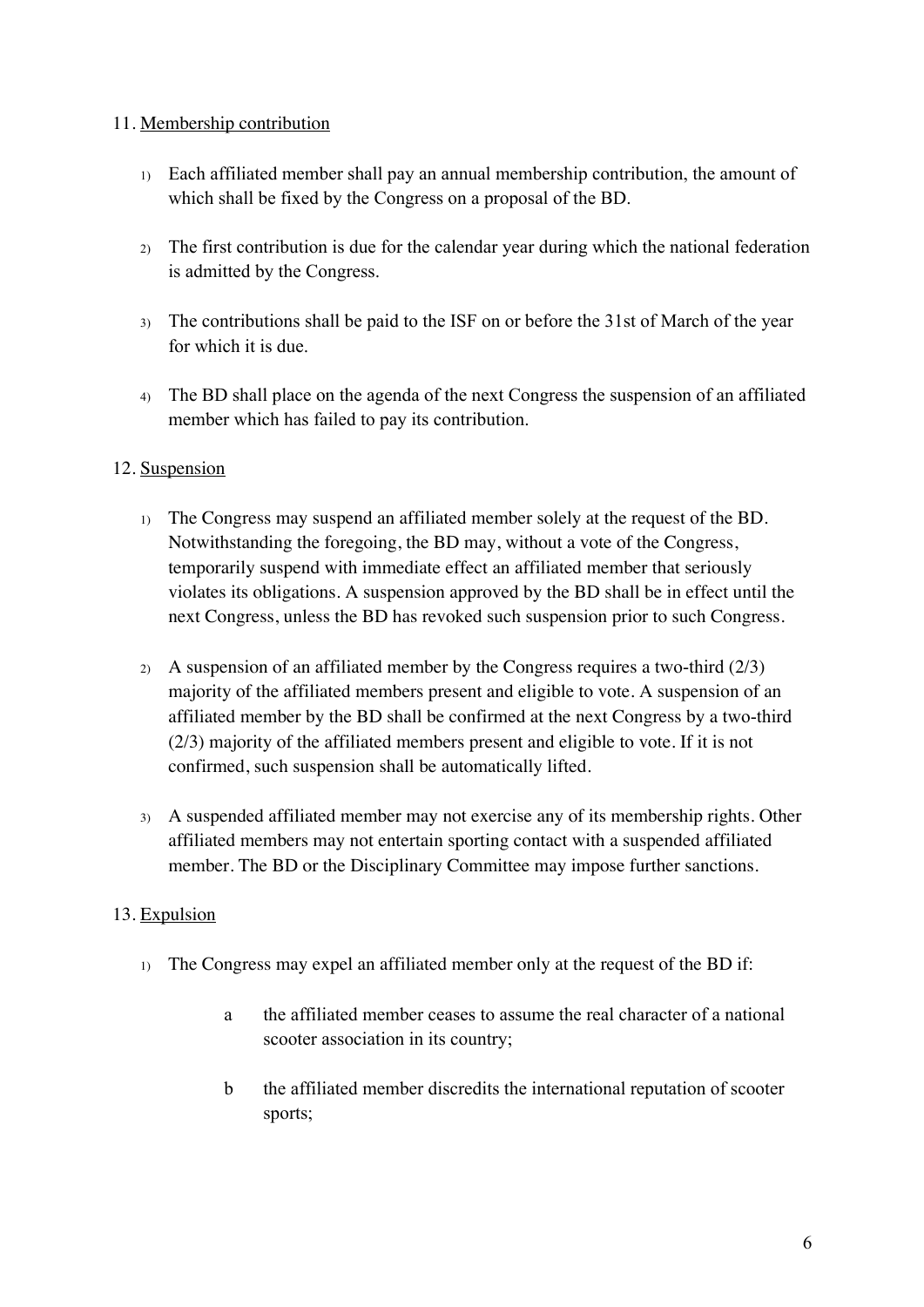- c the affiliated member fails to fulfil its financial obligations towards the ISF;
- d if the affiliated member seriously violates the Statutes, regulations or decisions of the ISF.
- 2) The decision to exclude an affiliated member requires a majority of two-third (2/3) of the affiliated members present and eligible to vote.
- 3) The Congress shall decide on the expulsion before voting on any other point on the agenda.

#### 14. Resignation

- 1) An affiliated member may resign from ISF with effect from the end of a calendar year. Notice of resignation must reach the BD no later than six months before the end of the calendar year and be sent to the BD by registered letter.
- 2) The resignation is not valid until the affiliated member wishing to resign has fulfilled its financial obligations towards ISF and its other affiliated members.

#### 15. Associated Members

- 1) Stakeholders from the scooter industry may be accepted as associated members of the ISF. Such associated members shall be one of the following:
	- a an organisation from the scooter industry;
	- b an international rider organisation;
	- c a scooter event promoter;
	- d a media organisation;
	- e an international non-government organisation.
- 2) The procedure for the consideration of applicants for Associated Membership as well as the terms and conditions for Associated Membership will be determined by the BD.

## III. The ISF Congress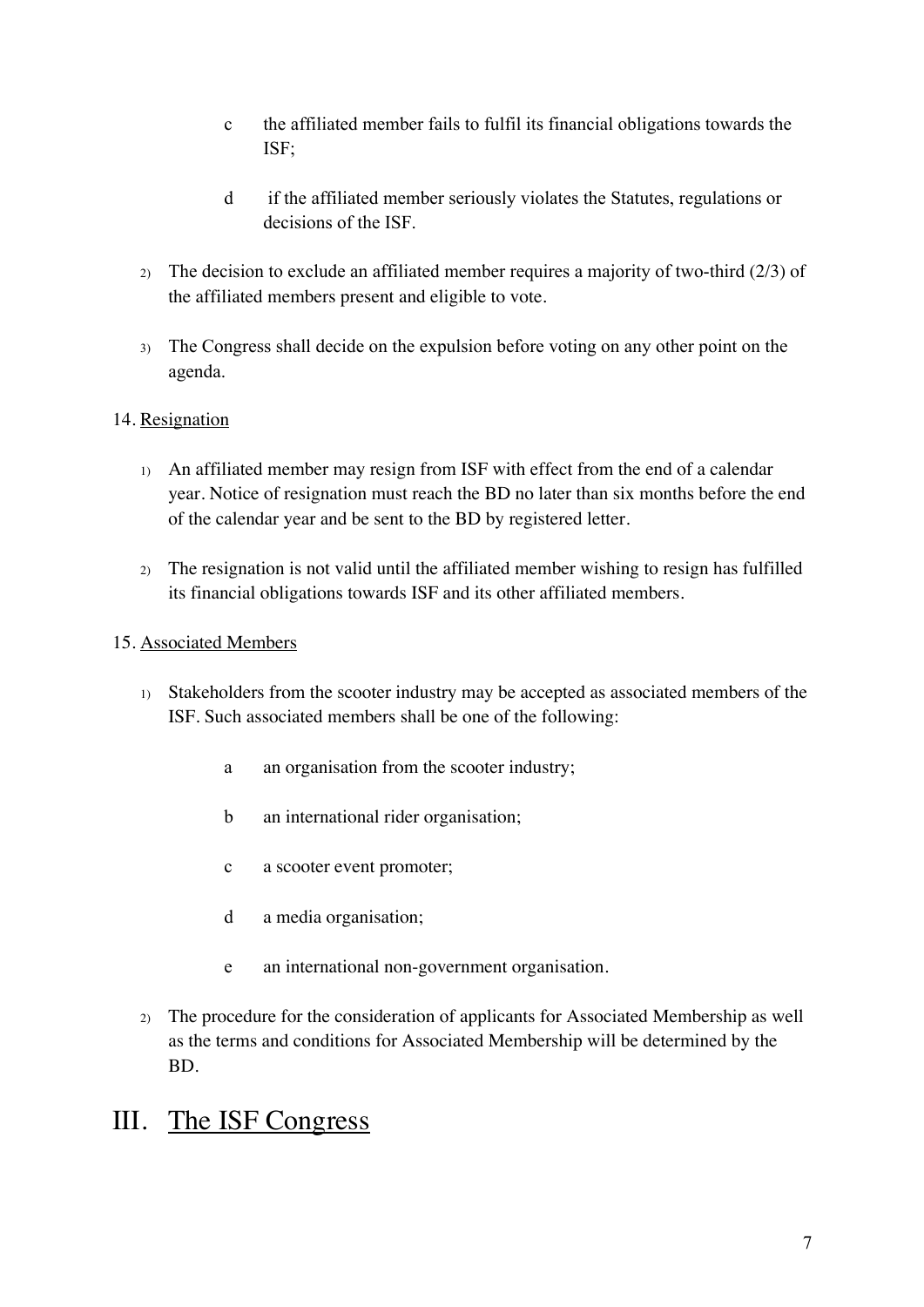#### 16. Powers and Duties of the Congress

- 1) The Congress is the supreme authority of the ISF.
- 2) The Congress shall have the following exclusive powers and duties:
	- a Amendments to the Constitution and dissolution of the association;
	- b Admission, expulsion and suspension of affiliated members, without prejudice to Article 12 para. 1 (provisional suspension by the BD);
	- c Without prejudice to Article 26 para 2, election of the President of the ISF and of 6 other members of the BD;
	- d Dismissal of the President and of the members of the BD;
	- e Appointment of the public auditor, on a proposal from the BD and the dismissal of the public auditor;
	- f Appointment and dismissal of the members of the Ethics Commettee, on a proposal from the BD.
- 3) In addition, the Congress shall decide each year on:
	- a the accounts and the budget;
	- b the auditor's report

#### 17. Convening of the Congress

- 1) A Congress may be an Ordinary or an Extraordinary Congress.
- 2) The Ordinary Congress shall be held every year. The BD shall fix the place and date. The affiliated members shall be notified in writing or email at least three months in advance of the place and date of such Ordinary Congress. The formal convocation containing the agenda shall be made in writing or by email at least one month before the date of the Congress.
- 3) The BD may convene an Extraordinary Congress at any time.
- 4) The Council shall convene an Extraordinary Congress if one-fifth (1/5) of the affiliated members make such a request in writing. The request shall specify the items for the agenda. An Extraordinary Congress shall be held within three months of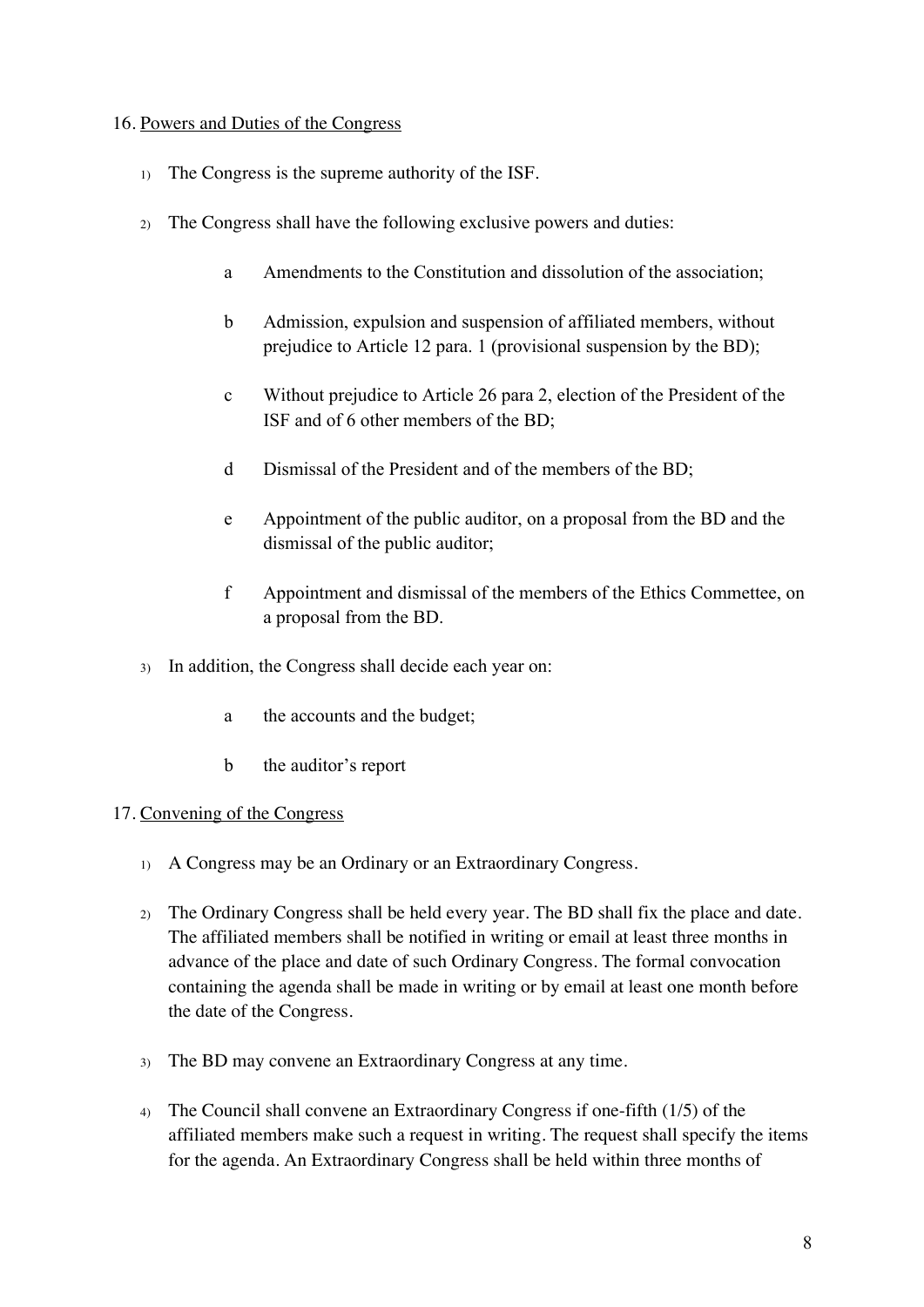receipt of the request.

5) The affiliated members shall be notified of the place, date and agenda at least one month before the date of an Extraordinary Congress. The agenda of an Extraordinary Congress may not be altered.

## 18. Agenda of the Congress

- 1) The agenda of the Congress shall be drawn up by the BD.
- 2) An affiliated member wishing to include one or more items in the agenda of the Congress, or to put a question to the BD, shall submit its draft proposals stating the reasons on which they are based or the text of its question, in English to the registered office of the ISF at least sixty days before the date of the Congress.
- 3) With the exception of amendments to the Statutes, any question not on the agenda of the Congress can be added to be discussed and voted on by the Congress at the request of three-quarters (3/4) of affiliated members present and eligible to vote.
- 4) Except in cases where the preceding point applies, no vote shall be taken on any question which is not on the agenda.

## 19. Chair of the Congress

- 1) The President of the ISF shall open and chair the Congress. The President shall read the agenda and conduct the discussions and voting operations.
- 2) The President may request the assistance of the members of the BD and the Secretary General.

## 20. Delegates, votes and observers

- 1) Each affiliated member is represented by its delegates. Delegates must belong to the affiliated member that they represent and be appointed by the appropriate body of that affiliated member.
- 2) Votes may only be cast by a single delegate who shall be officially nominated as a voting delegate by the affiliated member it represents. The registration form for the voting delegate must be duly signed and stamped by the president and a senior official of the affiliated member concerned.
- 3) Should the registered voting delegate be prevented from attending the Congress at a late stage for reasons of force majeure or illness, the president or his deputy and a senior official of the affiliated member concerned may appoint a deputy as voting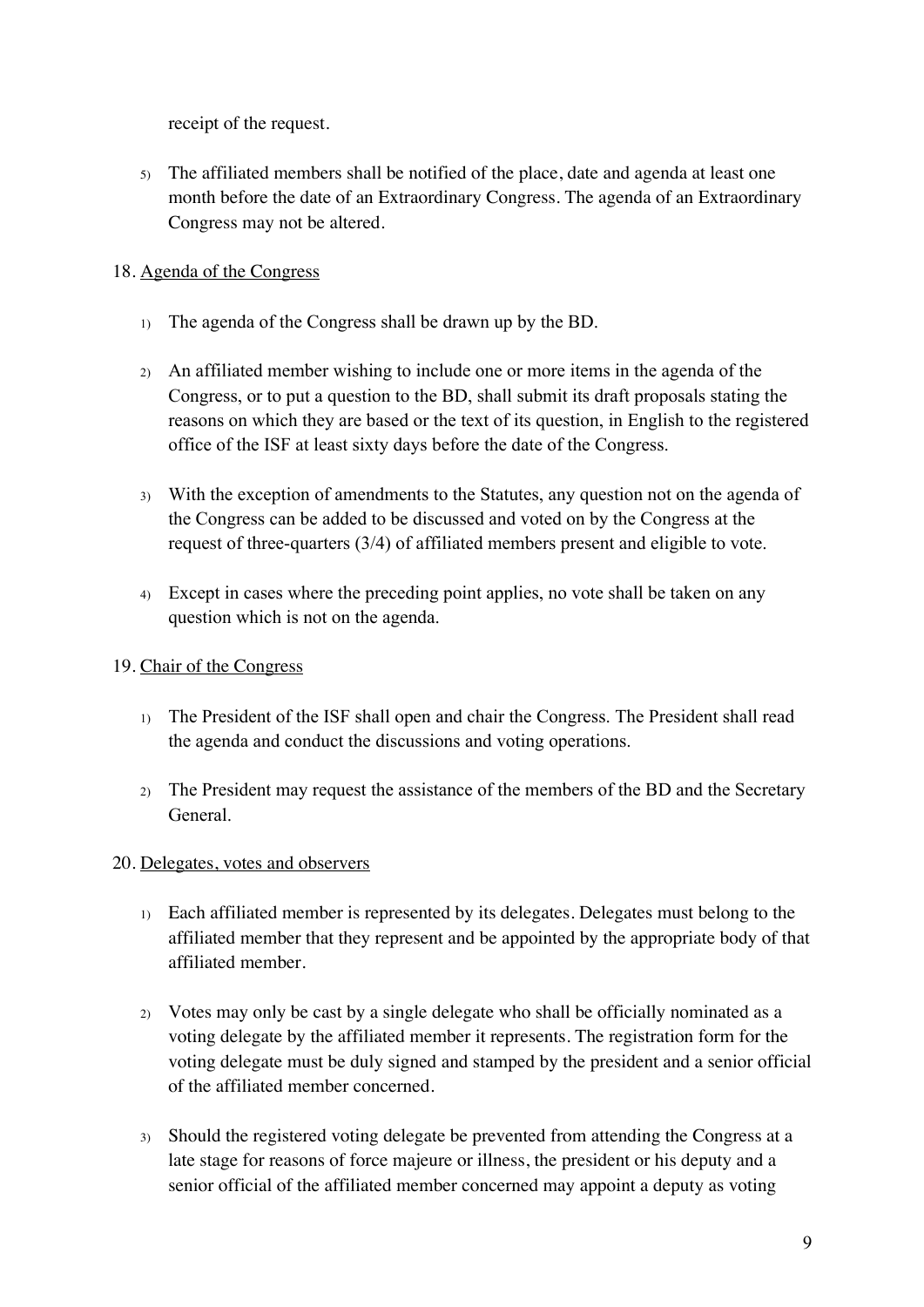delegate by means of a new registration form duly signed and stamped to be sent in pdf format by email to the Secretary General of the ISF 48 hours at the latest before the opening of the Congress.

- 4) Voting by proxy is excluded.
- 5) The Secretary General shall be responsible for recording the minutes at the Congress.

#### 21. Decisions and election of the Congress

- 1) Unless otherwise stipulated in these Statutes, the decisions of the Congress shall only be deemed valid if at least one-third (rounded up to the next whole number) of the affiliated members with the right to vote are present.
- 2) Unless otherwise stipulated in the Statutes, a simple majority (more than 50%) of the valid votes cast is sufficient for elections, votes and other decisions to be valid. Abstention shall not be taken into account when counting the votes cast.
- 3) Decisions that require a vote shall be reached by a show of hands or by means of an electronic count. If a show of hands does not result in a clear majority in favour of a motion, the vote shall be taken by calling the roll, affiliated members being called in English alphabetical order.
- 4) Before proceeding to vote on the items of the agenda, the members of each delegation may address the Congress and speak freely on the item put to vote.
- 5) For the proper conduct of the Congress, the President may limit the speaking time of each delegate and the number of speakers to one per delegation.
- 6) Elections shall be conducted by secret ballot.
- $7)$  For the election of the President, a simple majority (more than 50%) of the valid votes cast is necessary. However, where there is only one candidate, the Congress may decide to elect the President by acclamation. If there are more than two candidates for the election of the President, two-thirds (2/3) of the votes of the affiliated members present and eligible to vote are necessary in the first ballot. As from the second ballot, whoever obtains the lowest number of votes is eliminated until only two candidates are left.
- 8) For the election of the members of the BD and the Ethical Committee, the candidate(s) who receive(s) the most votes in respect of the free seat(s) shall be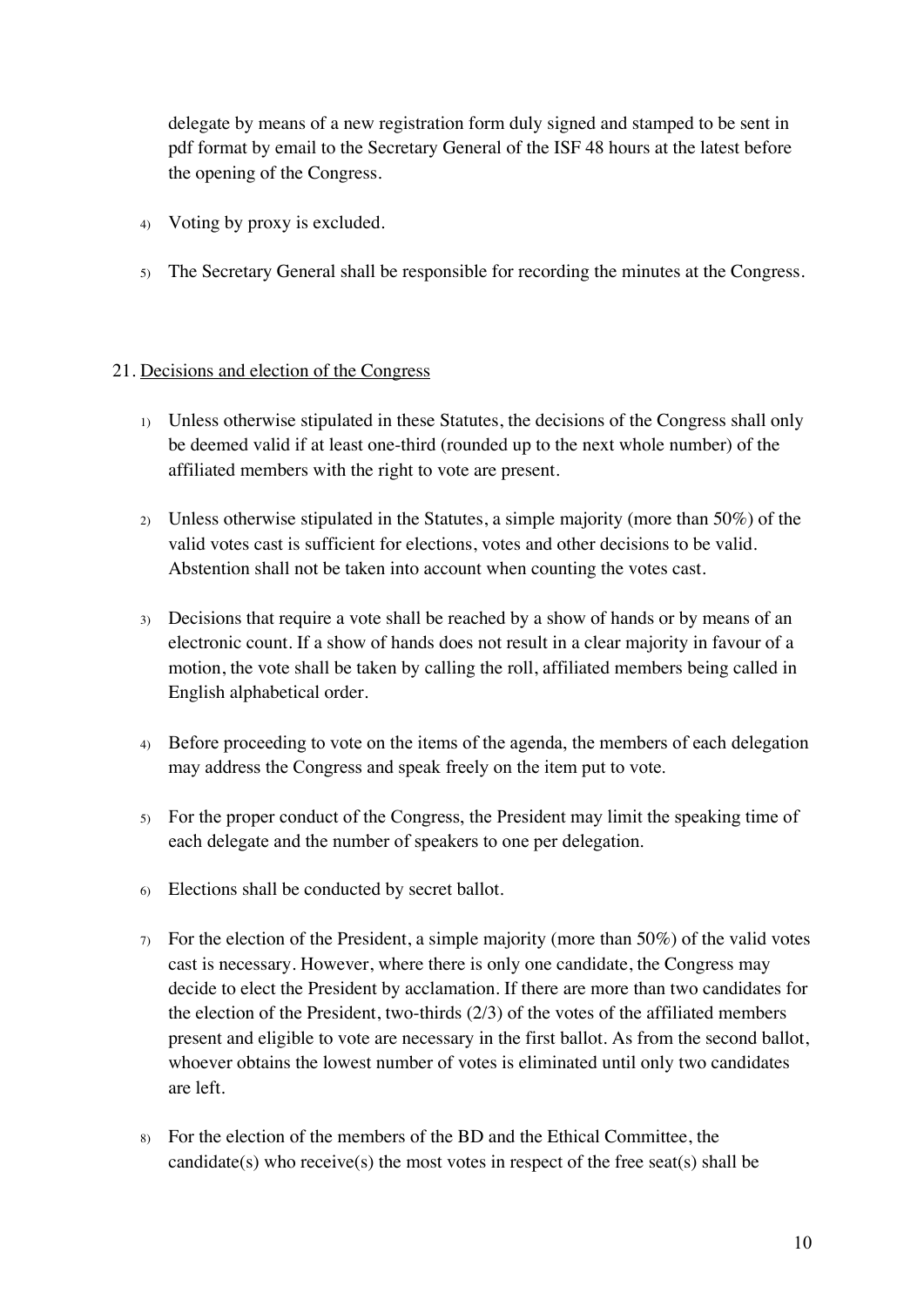elected.

#### 22. Adoption of and amendments to the Statutes

- 1) The Congress is responsible for adopting and amending the Statutes.
- 2) Any proposals from affiliated members for an amendment to the Statutes must be submitted in writing with a brief explanation to the BD. A proposal submitted by an affiliated member shall be valid, provided it has been supported in writing by at least two other affiliated members.
- 3) For a vote on an amendment to the Statutes to be valid, an absolute majority (more than 50%) of the affiliated members eligible to vote must be present.
- 4) A proposal to adopt or amend the Statutes shall be adopted if approved by threequarters (3/4) of the affiliated members present and eligible to vote.

## 23. Minutes

- 1) Minutes shall be taken of every Congress of the ISF.
- 2) The minutes shall be drawn up during the session by the secretary general or by the person appointed by the President of the ISF for that purpose.

## IV. The Board of Directors

#### 24. Board of Directors (BD)

- 1) The ISF shall be managed by its Board of Directors under the authority of the Congress.
- 2) The BD shall be vested with the most extensive powers as regards the management of the ISF and the regulation of scooter sports and activities. It shall decide all matters not otherwise reserved to another ISF body by these Statutes.

#### 25. Powers of the Board of Directors

- 1) Without prejudice to Article 24, the Board of Directors shall, in particular:
	- a fix the date and venue of the Congresses;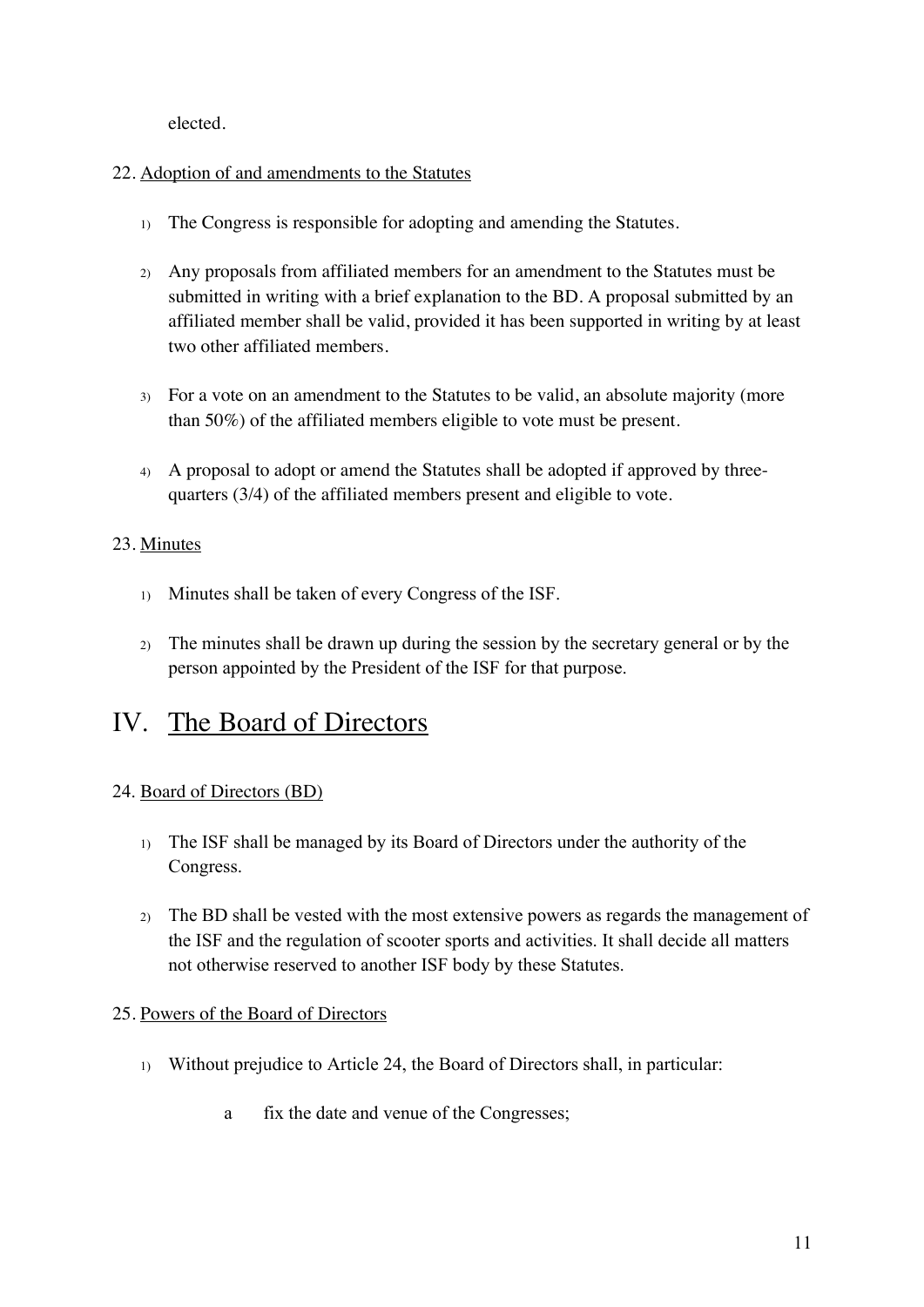- b convene and be responsible for organising Congresses;
- c ensure that the decisions of the Congress are implemented and executed;
- d declare the suspension of affiliated members, to be approved at the next Congress, in serious and urgent cases;
- e propose the nomination of the auditor to the Congress;
- f develop and implement the annual budget and prepares and monitors the ISF financial statements;
- g appoint and dismiss the Secretary General on a proposal from the President;
- h adopt and amend the ISF Regulations;
- i determine the location and dates for all ISF Competitions;
- j subject to the approval of the Congress, adopts or amends the ISF Sporting Code;
- k decide on contracts to be signed with third parties in accordance with the financial regulations. Such competences may be delegated to the secretary general and/or the President by means of regulations containing standards, policies and procedures regarding business- or finance-related matters of ISF;
- l set up and appoint the members of the committees necessary to the proper functioning of the ISF;
- m set up and appoint the members of the judicial bodies with the exception of those of the Ethics Committee, who are elected by the Congress;
- n propose amendments to, or the replacement of these Statutes for the consideration and determination of the Congress;
- o accept and expel associated members;
- 2) The BD shall specify the conditions of participation in scooter riding events. It may require the granting of licences according to the procedures which it shall draw up and/or the payment of contributions or fees.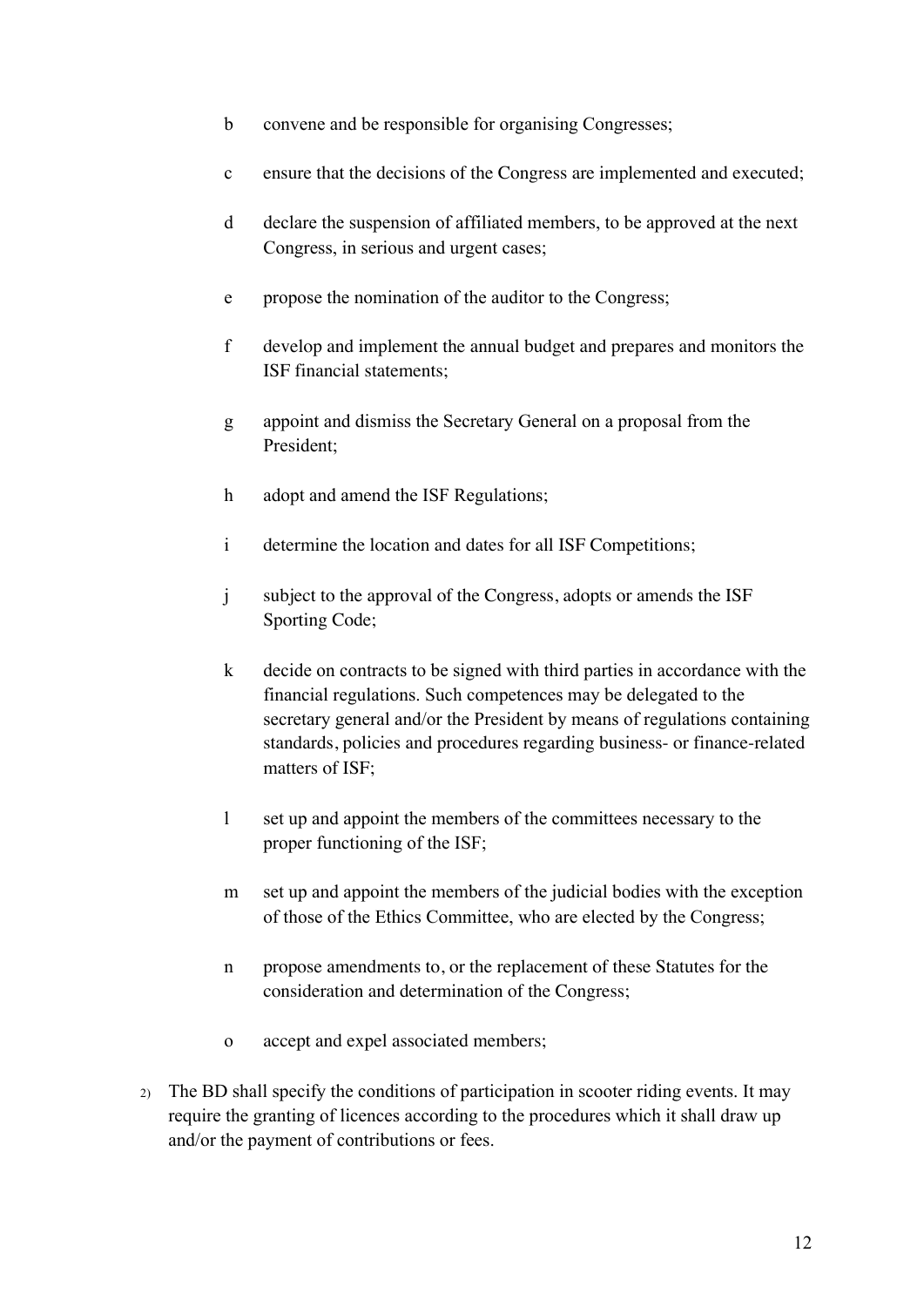3) Infringements to the Statutes, regulations and decisions shall be sanctioned in accordance with these Statutes and regulations and procedures laid down by BD.

The following sanctions may be applied:

- a warning;
- b reprimand;
- c fine;
- d suspension;
- e final exclusion;
- f exclusion from one or more specific competitions;
- g disqualification from a race;
- h downgrading;
- i penalties in time and/or points;
- j withdrawal of prizes.
- 4) The BD may also delegate its sanctioning power to other ISF bodies.

#### 26. Composition and election

- 1) The members of the Board of Directors shall be:
	- a the President of the ISF
	- b six elected Directors, one of whom shall be appointed as Deputy President by the President at the President's sole discretion.
- 2) For the first term of office, the BD is constituted by itself and shall consist of the four founding members which shall appoint the President of the ISF and the additional members of the BD for the first term of office.
- 3) The procedure for the nomination of candidates and the resignation, dismissal and succession of Members of the BD and the President will be set out in the ISF Regulations.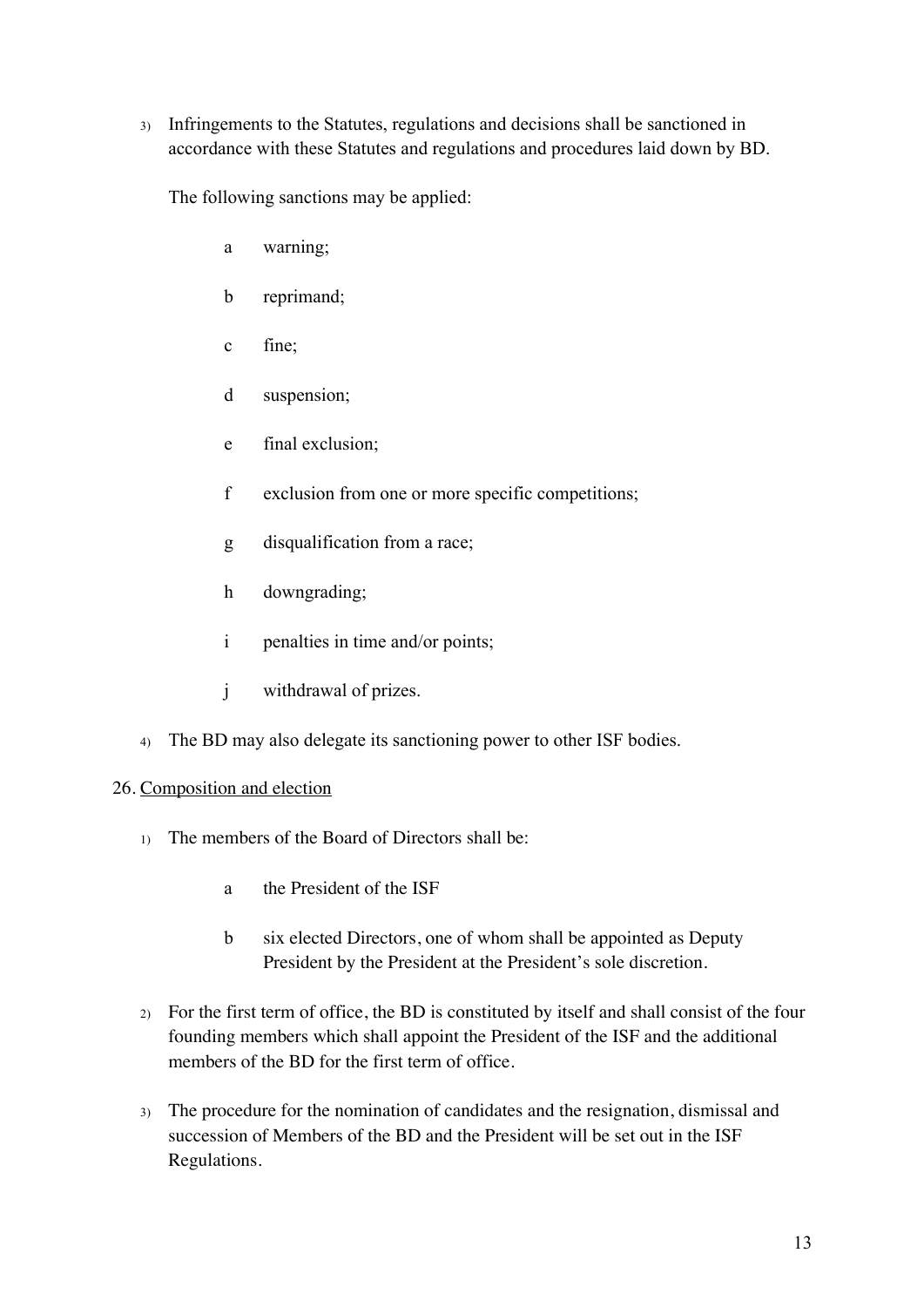#### 27. Terms of office of the Directors

- 1) The term of office of the BD and of the President shall commence immediately upon the adjournment of the Congress that elected them. It shall come to an end upon the adjournment of the Congress that elects the new BD.
- 2) The BD shall be renewed every four years. Outgoing members shall be eligible for reelection.

#### 28. Meetings

- 1) The Board of Directors shall meet at least twice a year of which once shall be in the city and on the eve of the statutory Congress.
- 2) It shall also meet either at the request of the President, or at the request of at least five members each time circumstances may require. In such a case, the choice of venue shall be left up to the President's discretion. However, meetings shall take place, if possible, on the occasion of an international scooter event.

#### 29. Decisions of the Board of Directors

- 1) To be able to deliberate validly, the BD must have the majority of its members present.
- 2) The BD shall take its decisions with a majority (more than 50%) of the votes validly cast. In no case may the members of the BD have substitutes for themselves.
- 3) In case of an equality of votes, the President or the President's replacement shall have a casting vote.

#### 30. Report to the Congress

During the Congress, the BD shall report on its management. To this end, the BD shall draw up a report, approval of which by the Congress shall amount to discharge for its management.

# V. The President of the ISF

## 31. Role of the President

1) The President of the ISF shall chair the Congress of the ISF, and meetings of the BD.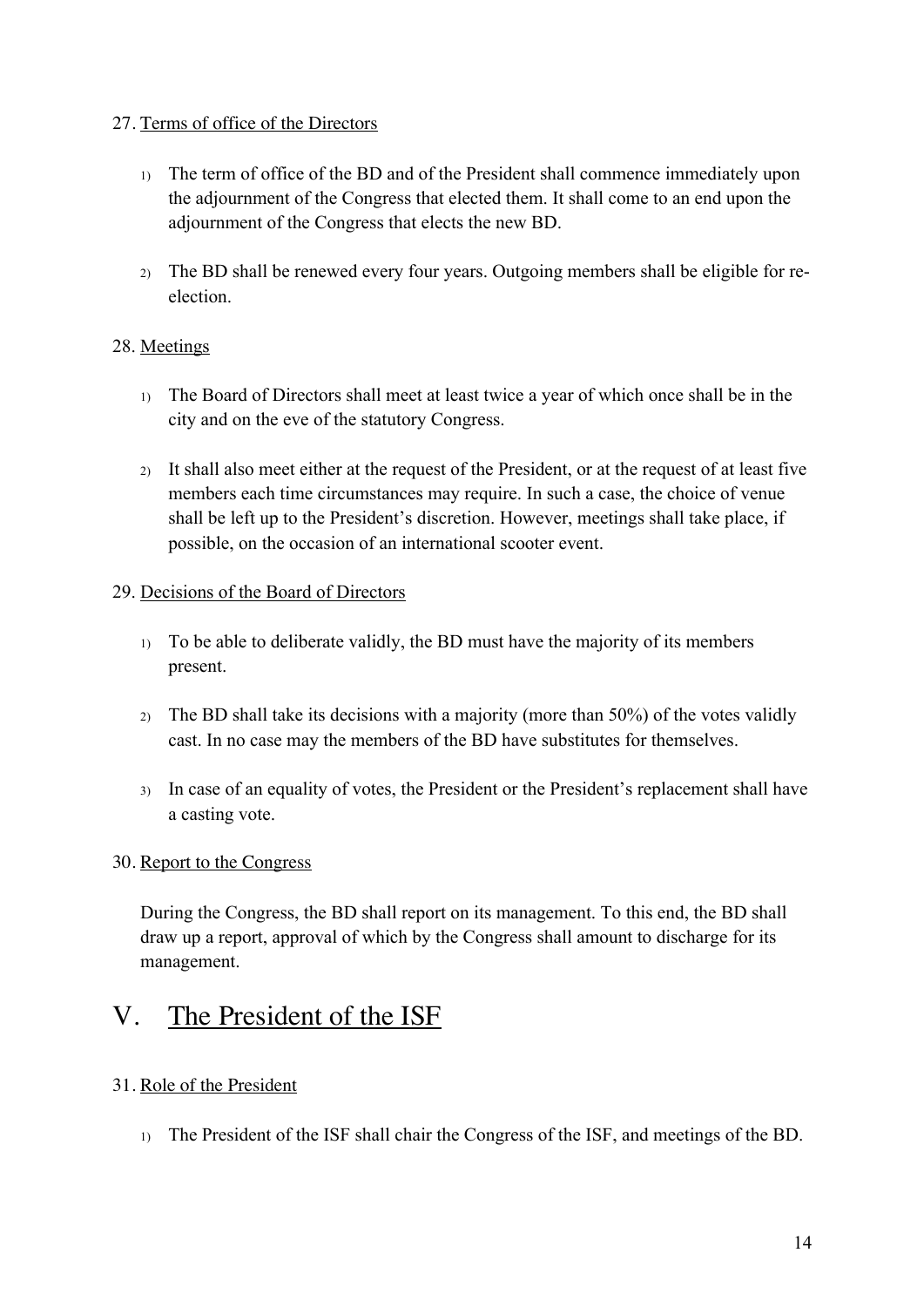- 2) The President manages the activities of the BD, including ensuring the BD is organised properly, functions effectively and meets its obligations and responsibilities;
- 3) The President is primarily responsible for implementing the decisions passed by the Congress and the BD through the secretary general and administration.
- 4) The President facilitates effective communications and relations with affiliated members, associates members, volunteers, stakeholders and the general public.
- 5) The President may, under his own responsibility, appoint persons with a function in scooter riding as official delegates of the ISF to perform special assignments.

#### 32. Limitation of terms

The President of the ISF may serve a maximum of four mandates of four years.

#### 33. Vacancy

- 1) If the President is absent or unable to attend, he is replaced by the Deputy-President.
- 2) If the President is permanently prevented from performing his official function, the Deputy-President shall represent the President until the next Congress, where a new President will be elected.

# VI. The Administration and the Secretary General

- 1) The administration of the ISF shall be placed under the direction of the President, assisted by the secretary general.
- 2) The secretary general shall be appointed by Board of Directors under contract on a proposal from the President, having gone through a selection process agreed with the BD.
- 3) The secretary general shall draw up the minutes of the Congresses and the meetings of the Board of Directors.
- 4) The administration shall assume the general secretarial services of the ISF. It shall also assume routine bookkeeping, receipt of payments, and making payments.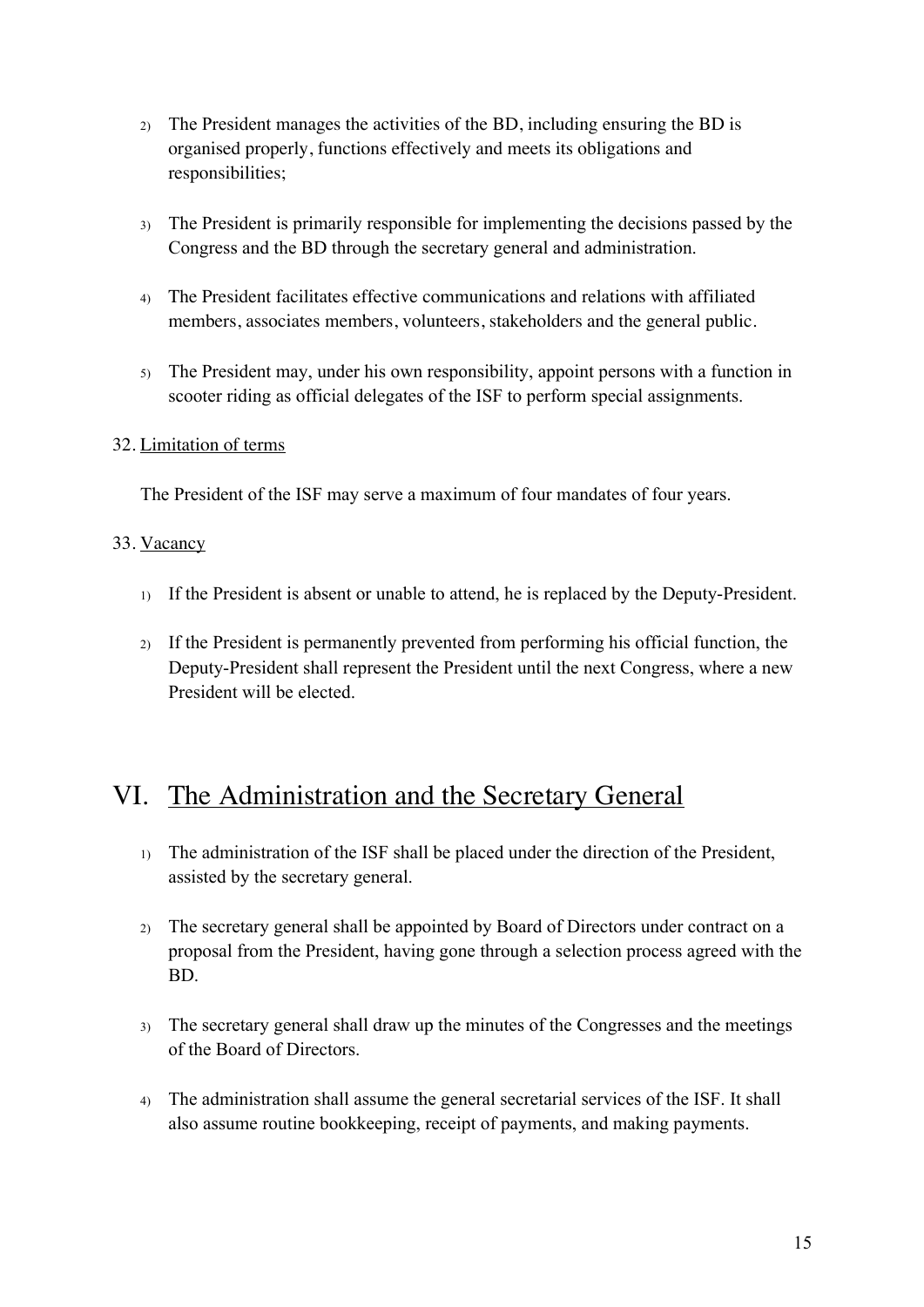5) The administration shall be situated in Switzerland at a place fixed by the Board of Directors.

# VII. Judicial Bodies

- 1) The Judicial bodies of the ISF are:
	- a the Disciplinary Committee;
	- b the Ethics Committee.
- 2) The members of the Disciplinary Committee shall be appointed by the Board of Directors.
- 3) The members of the Ethics Committee shall be elected by the Congress.
- 4) The responsibilities and function of the Disciplinary Committee shall be governed by the ISF Regulations.
- 5) The responsibilities and function of the Ethics Commission shall be governed by the ISF Code of Ethics.
- 6) The term of office of a judicial body member ends in the event of resignation, death or dismissal by the Board of Directors, with the exception of the members of the Ethics Committee, who may only be dismissed by the Congress.
- 7) Any official of the ISF shall abide by the Constitution, the Regulations and the Code of Ethics of the ISF.

# VIII. Finances and Intellectual Property Rights

## 34. Finances and Financial Control

- 1) The financial year of the ISF shall commence on 1 January and close on 31 December.
- 2) The resources of the ISF shall consist in particular of the contributions of the affiliated members, the contributions or fees of licenceholders, sponsoring and the revenues and royalties generated directly or indirectly by sport activities, inter alia derived from the sale or licensing of television, radio broadcasting and media rights (whether current or future) of ISF sanctioned or controlled scooter activities.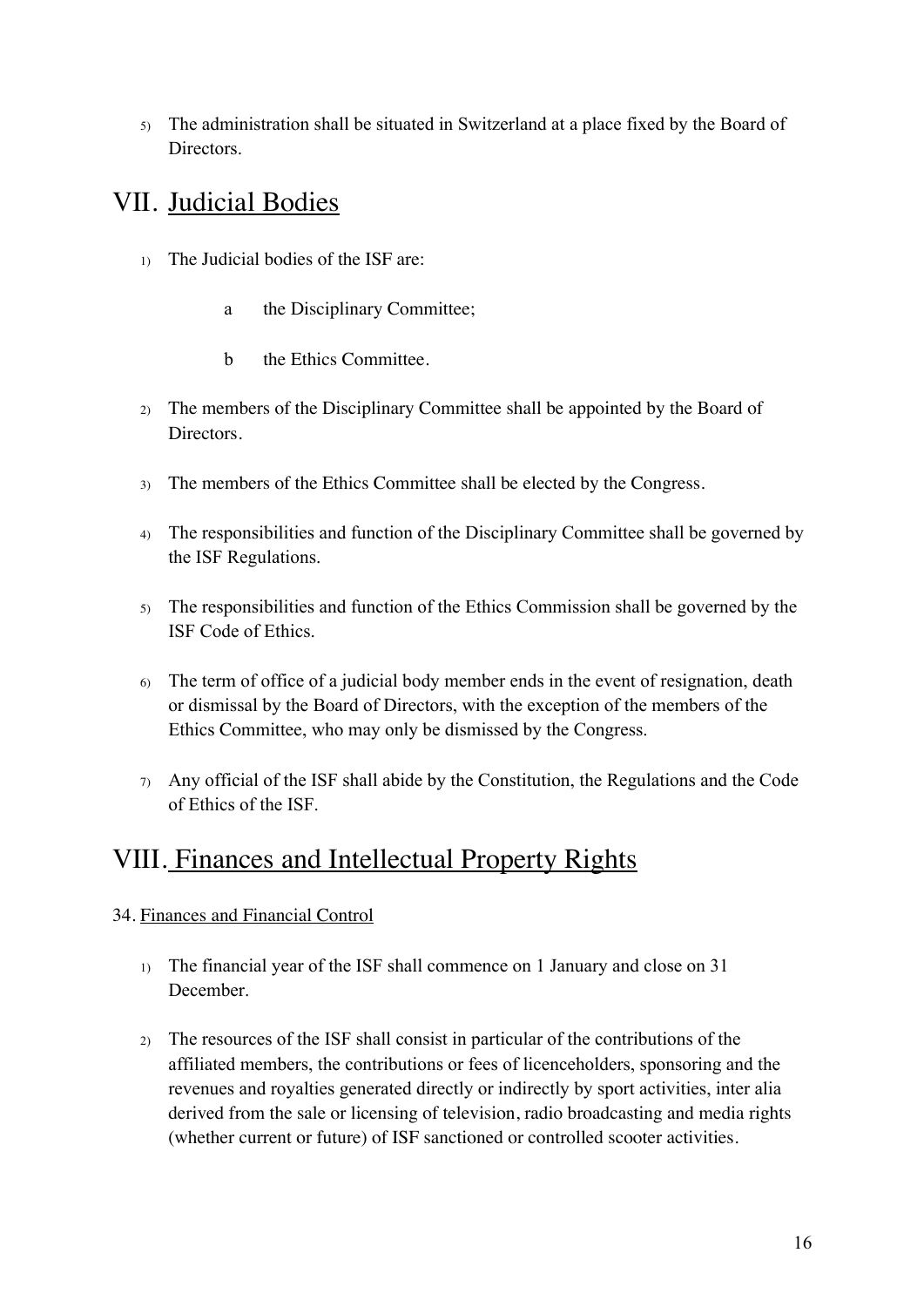- 3) The ISF's financial statements shall be expressed in Swiss Francs and/or US Dollars.
- 4) The ISF may express financial obligations and other amounts in Swiss Francs or US Dollars.
- 5) In accordance with objective criteria and within the limits of the budget approved by the Congress, an allowance may be granted to persons who exercise tasks inside the ISF which take up a considerable amount of their time.
- 6) Travel and accommodation expenses of the members of the Board of Directors and committees with regard to the execution of their duties, shall be at the expense of the ISF.

#### 35. Public Auditor

- 1) On a proposal from the Board of Directors, the Congress shall appoint a public auditor for a period of four years. His or her term of office shall be terminated exclusively by the Congress.
- 2) The auditor shall be appointed two years after the election of the Management Committee.
- 3) The auditor shall be an independent company auditor established in Switzerland.
- 4) The auditor shall audit the accounts of the ISF and draw up a relevant report to be submitted to the Congress.

#### 36. Intellectual Property Rights

ISF exclusively owns and controls all intellectual property rights (trademark, design, patent or copyright) over:

- a its name and logo;
- b any other design, symbol, trademark, mascot or emblem relating to ISF Competitions and ISF's other activities;
- c any cup, trophy, sculpture or other items intended to be used as prizes during ISF Competitions;
- d any training material or other information about the scooter riding sport published by ISF; and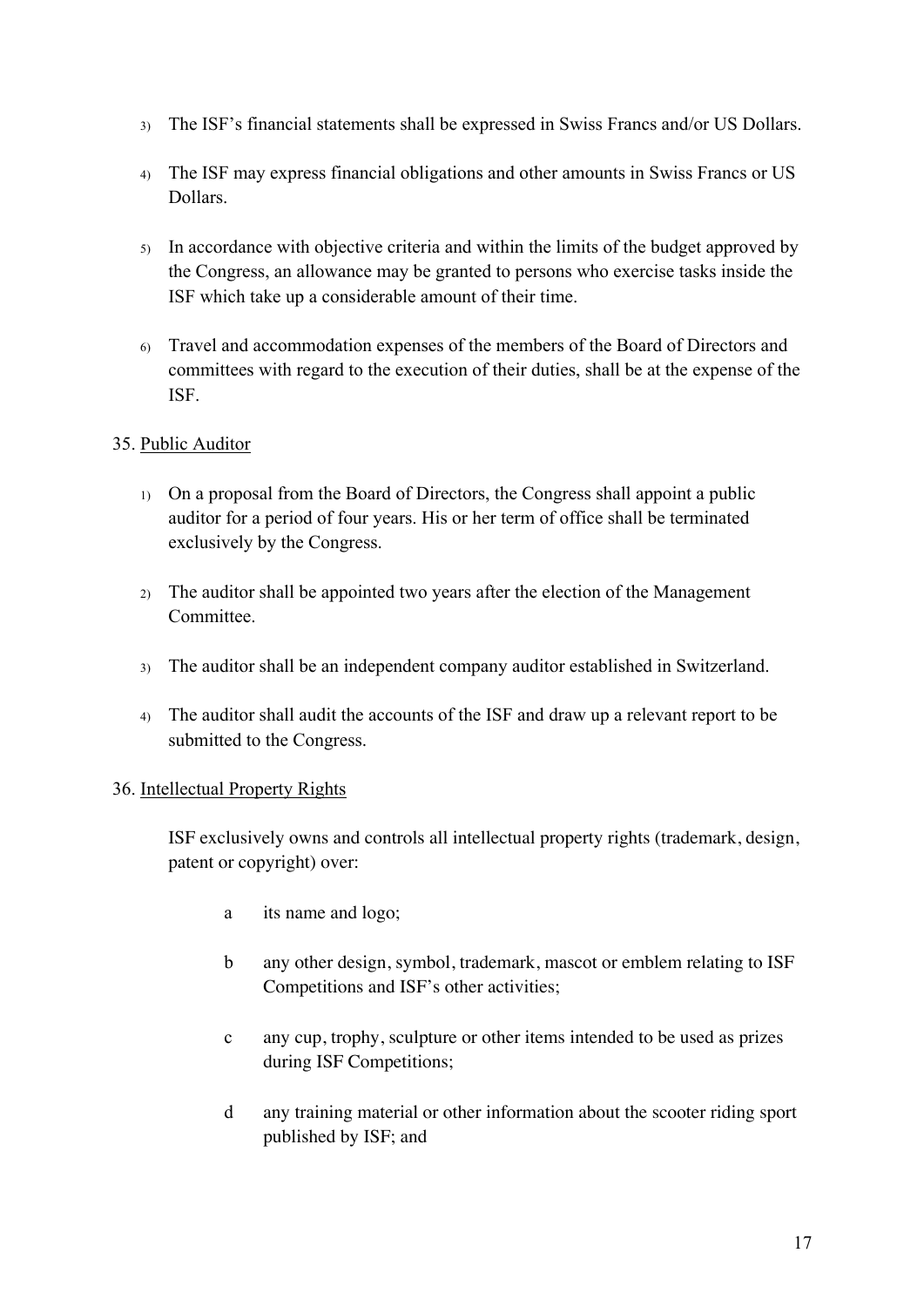e any digital representations relating to the activities of ISF.

## IX. External Representation

#### 37. Representation

The President shall represent the ISF in all circumstances, including at law, both as plaintiff and defendant.

#### 38. Signatures

The BD determines the persons authorized and the terms to validly bind the ISF to third parties.

## X. Court of Arbitration for Sport

#### 39. Appeals

The Court of Arbitration for Sport in Lausanne, Switzerland, is the sole competent authority to adjudicate appeals, in cases stipulated by the present Statutes or the regulations established by the Board of Directors, against sporting, disciplinary and administrative decisions taken in accordance with ISF rules. Any decision taken by the Congress or the Board of Directors may be appealed to the Court of Arbitration for Sport in Lausanne, Switzerland.

40. Appeals may only be lodged to The Court of Arbitration for Sport after all other internal channels have been exhausted.

#### 41. Disputes

The Court of Arbitration for Sport in Lausanne, Switzerland, is the sole competent authority, with the exclusion of state courts, to adjudicate disputes between ISF bodies, and disputes between national federations.

#### 42. Final instance

The Court of Arbitration for Sport makes a ruling in the last instance.

#### 43. Applicable rules of law

In the absence of a choice of applicable law by the parties, the Court of Arbitration for Sport shall primarily apply the ISF Statutes and Regulations and, additionally, Swiss law.